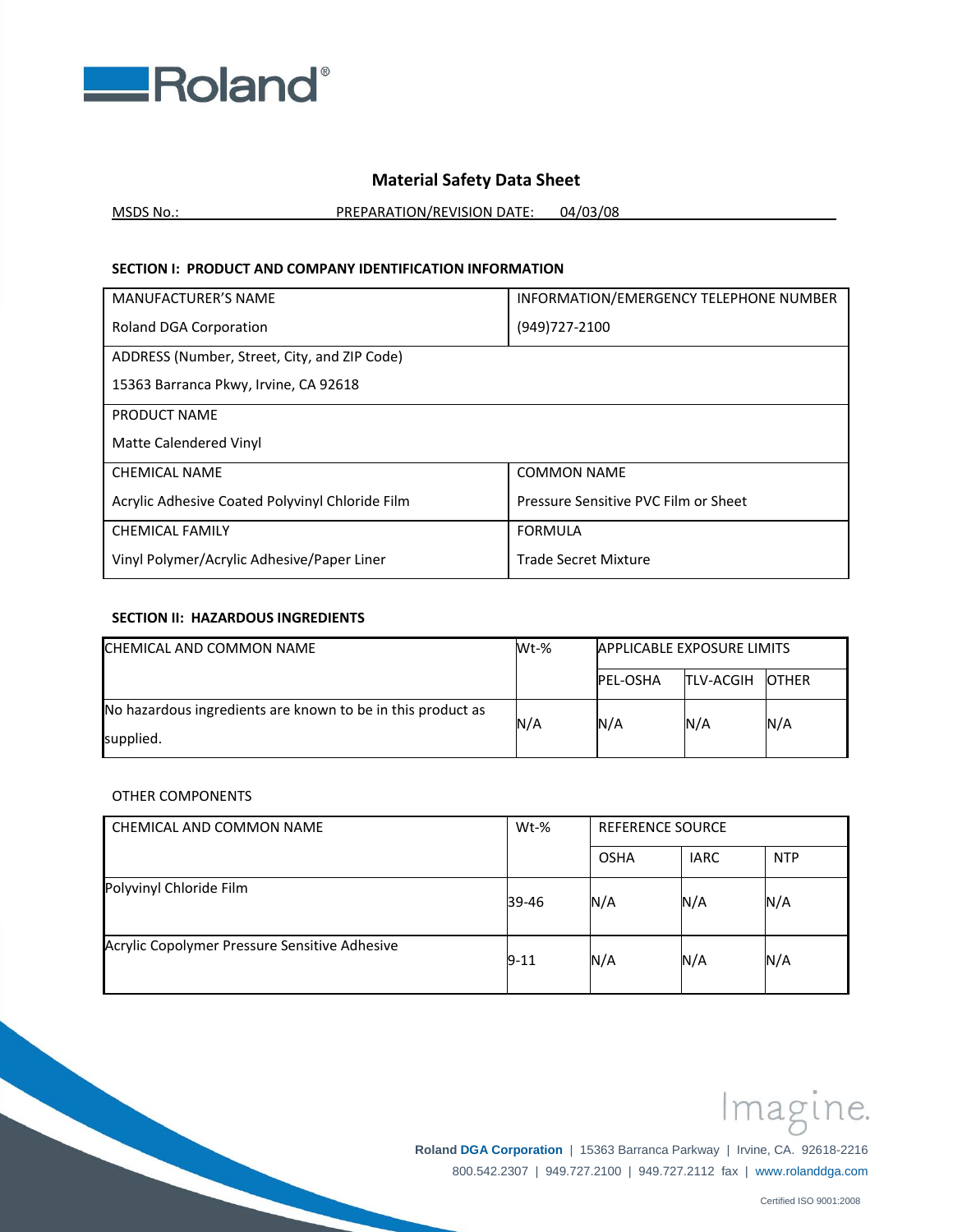| Silicone Coated Paper Release Liner | 45-50 | $N/\ell$ | N/A | N/A |
|-------------------------------------|-------|----------|-----|-----|
|                                     |       |          |     |     |

## CARCINOGENIC INGREDIENTS

| CHEMICAL AND COMMON NAME                                       | $Wt-%$ | <b>REFERENCE SOURCE</b> |             |            |
|----------------------------------------------------------------|--------|-------------------------|-------------|------------|
|                                                                |        | OSHA                    | <b>IARC</b> | <b>NTP</b> |
| No carcinogenic ingredients are known to be in this product as | N/A    | N/A                     | N/A         | N/A        |
| supplied.                                                      |        |                         |             |            |

#### **SECTION III: PHYSICAL AND CHEMICAL CHARACTERISTICS**

| <b>Boiling Point: Not Applicable</b>                            |
|-----------------------------------------------------------------|
| Vapor Pressure (mm Hg): Not Applicable                          |
| Vapor Density (Air = $1$ ): Not Applicable                      |
| <b>Solubility in Water: Nil</b>                                 |
| Specific Gravity (H <sub>2</sub> O = 1): 1.03 g/cm <sup>3</sup> |
| Freezing/Melting Point: Not Applicable                          |
| <b>Evaporation Rate (nBuAc = 1): Not Applicable</b>             |
| Appearance: Opaque white.                                       |
| <b>Physical State: Solid at room temperature</b>                |
| Odor: Almost imperceptible; very slightly sweet.                |
| Percent Volatile: < 2.9%                                        |
| Bulk Density: 64.8 lbs./ft. <sup>3</sup>                        |

#### **SECTION IV: FIRE AND EXPLOSION HAZARD DATA**

FLAMMABLE PROPERTIES:

Flash point (Method Used): No Data.

Flammagle Limits (LEL/UEL): No Data.

OSHA Flammability class: No Data.

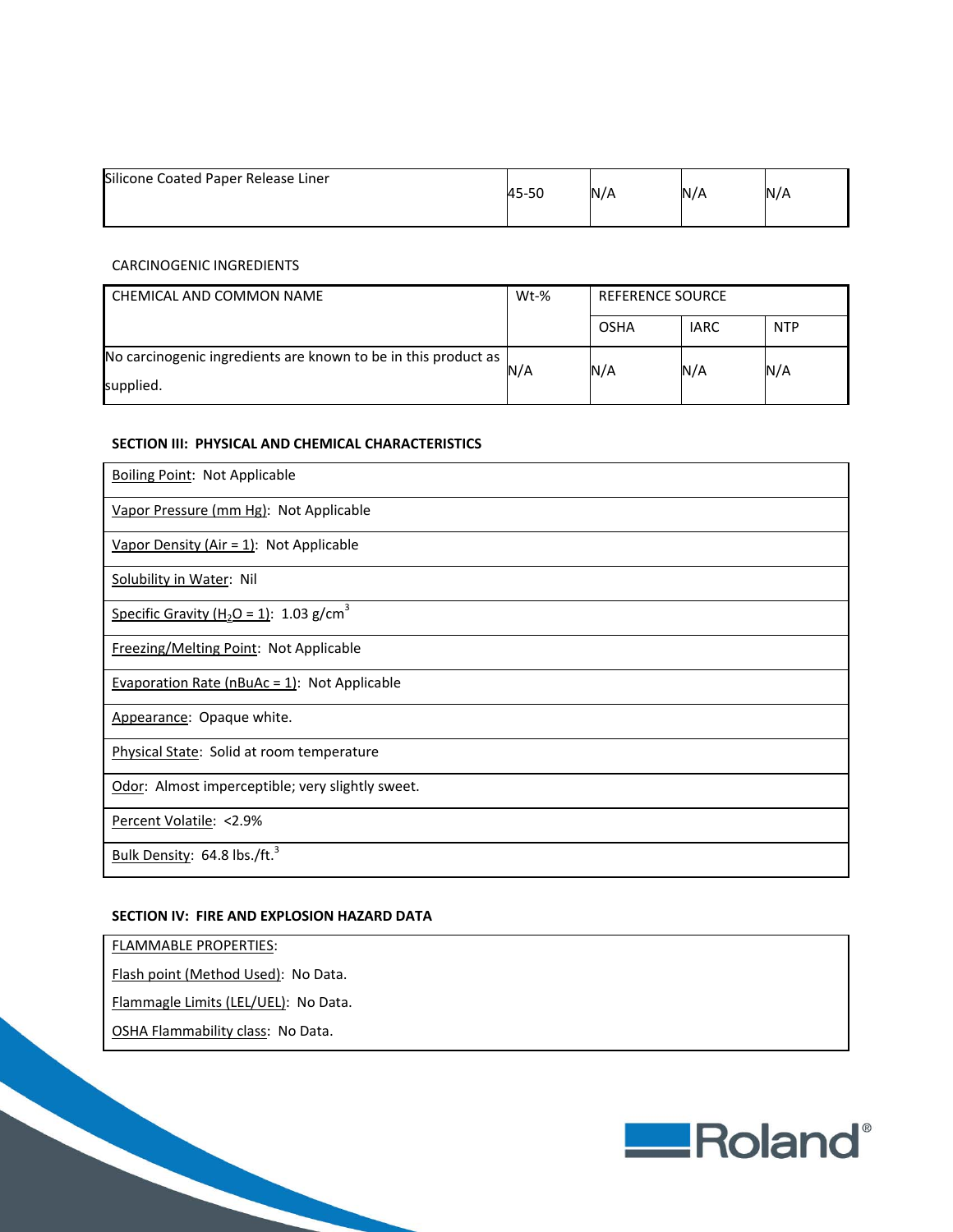Auto ignition temperature: No Data.

Unusual fire and explosion hazards: The adhesive and Release Liner will burn readily when exposed to open flame sources, releasing small amounts of Acetaldehyde, Acetic Acid, Acrolein, various Aliphatic and Aromatic Hydrocarbons, Carbon Monoxide, Carbon Dioxide, and smoke. PVC will not continue to burn after ignition without an external source of flame. When forced to burn, PVC film will evolve many of the above products plus small amounts of Benzene, Hydrogen Chloride Gas and Phthalate Esters. This product is not believed to pose a significant explosion hazard.

Extinguishing media: Water, Foam, CO<sub>2</sub>.

Fire fighting instructions: Use NIOSH approved, positive pressure, self‐contained breathing apparatus (SCBA) and full protective clothing.

#### **SECTION V: REACTIVITY DATA**

Chemical Stability: Stable under normal conditions of storage, handling, and use.

Conditions to Avoid: Fire or extreme heat.

Incompatibility (Materials to avoid): Avoid contact with strong oxidizing agents.

Hazardous Decomposition Products: Acetaldehyde, Acetic Acid, Acrolein, various Aliphatic and Aromatic

Hydrocarbons (including Benzene); Carbon Dioxide, Carbon Monoxide, and Hydrogen Chloride gas may evolve

during a fire.

Hazardous Polymerization: Will not occur.

#### **SECTION VI: HEALTH HAZARD DATA**

## ROUTES OF ENTRY:

Eye: Prolonged direct eye contact may cause minor, temporary irritation. No long-term or irreversible adverse health effects are known.

Skin: Prolonged direct skin contact may cause minor, temporary irritation and/or dermatitis. No long-term or irreversible adverse health effects are known.

Inhalation: Material cannot be inhaled under normal conditions of use. No long-term or irreversible adverse health effects are known.

Ingestion: Material is not likely to be ingested under normal conditions of use. Minor throat irritation may occur

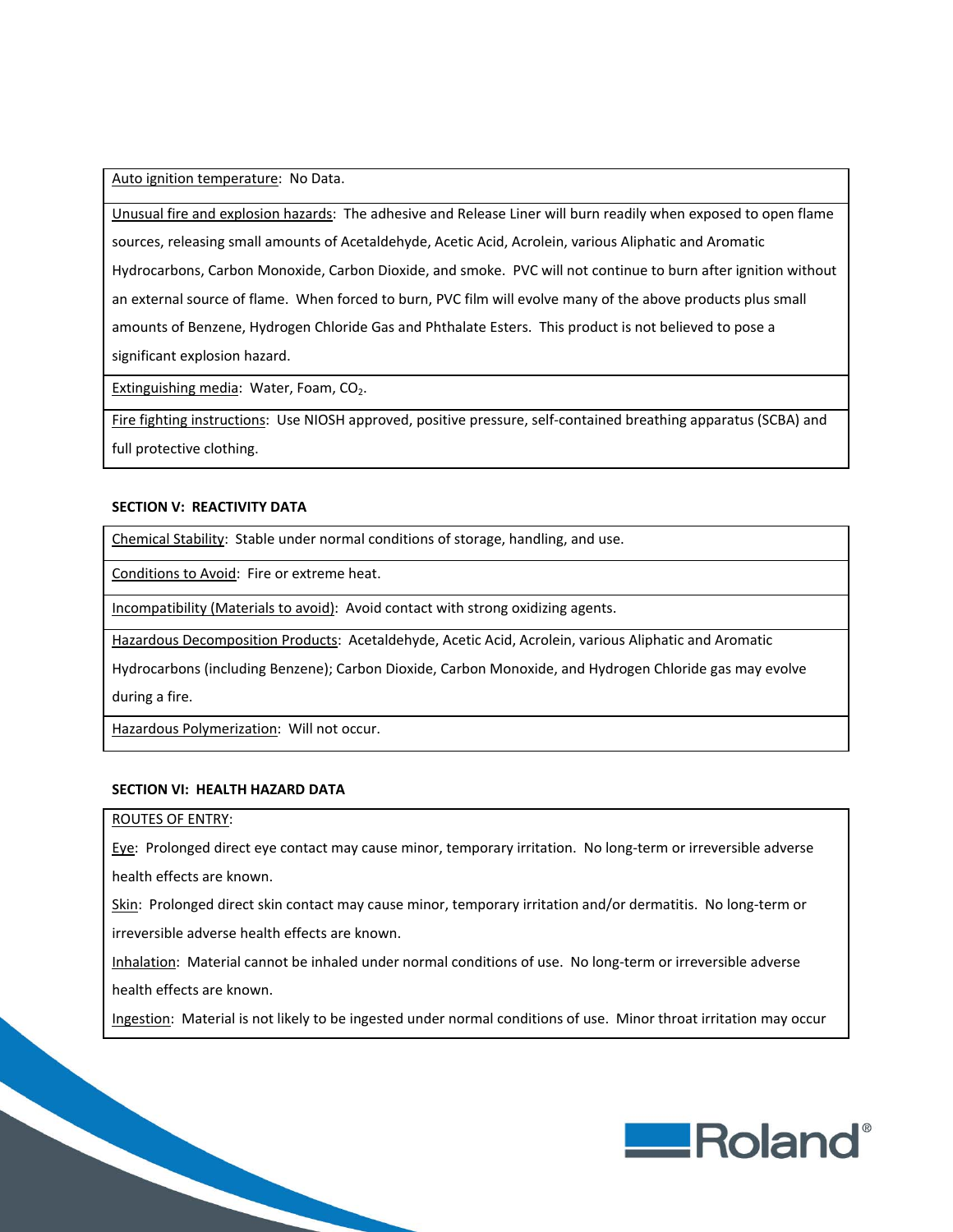due to mechanical abrasion if material is swallowed. No long‐term or irreversible adverse health effects are known.

Health Hazards (Acute and Chronic): None Known.

Carcinogenicity: No carcinogens are known to be present in this material.

NTP? No Data.

IARC Monographs? No.

OSHA Regulated? No.

Signs and Symptoms of Exposure: Effects of overexposure may include temporary, minor irritation of eyes or skin.

No long‐term or irreversible adverse health effects are known.

Medical Conditions Generally Aggravated by Exposure: None known.

Emergency and First Aid Procedures:

Eye: Carefully remove visible material from victim's eyes. Flush eyes with clean water. If irritation or redness

develops, flush eyes with clean water and seek immediate medical attention.

Skin: Remove visible material from skin. Wash affected areas with mild soap and water. If irritation or redness develops, seek medical attention.

Inhalation: Not applicable. Material cannot be inhaled under normal conditions of use.

Ingestion: Do not induce vomiting (material may mechanically abrade throat and mouth if ejected with vomitus).

If gastrointestinal distress develops, seek medical attention.

## **SECTION VII: PRECAUTIONS FOR SAFE HANDLING AND USE**

Steps to Be Taken in Case Material is Released or Spilled: Material is a solid, typically in roll or sheet form. Pick up loose sheets to eliminate falling/tripping hazard and place in appropriate waste container.

Waste Disposal Method: Dispose of waste material in accordance with applicable local, state, and Federal

regulations. Landfilling or incineration are acceptable in most localities, but either method should be confirmed by the user prior to disposal of material.

Precautions to Be Taken in Handling and Storage: When handling, wear gloves and protective eyewear with side shields, in accordance with accepted good manufacturing practices. Store Clear‐Ad sheets and rolls in a cool (75°F ± 10°F), dry (40 ± 10% Relative Humidity) space, to ensure maximum shelf life.

Other Precautions: Loss of desirable performance characteristics may occur when Vinyl is exposed to intense light and heat sources for prolonged periods. When possible, keep in original, sealed packaging until ready to use.

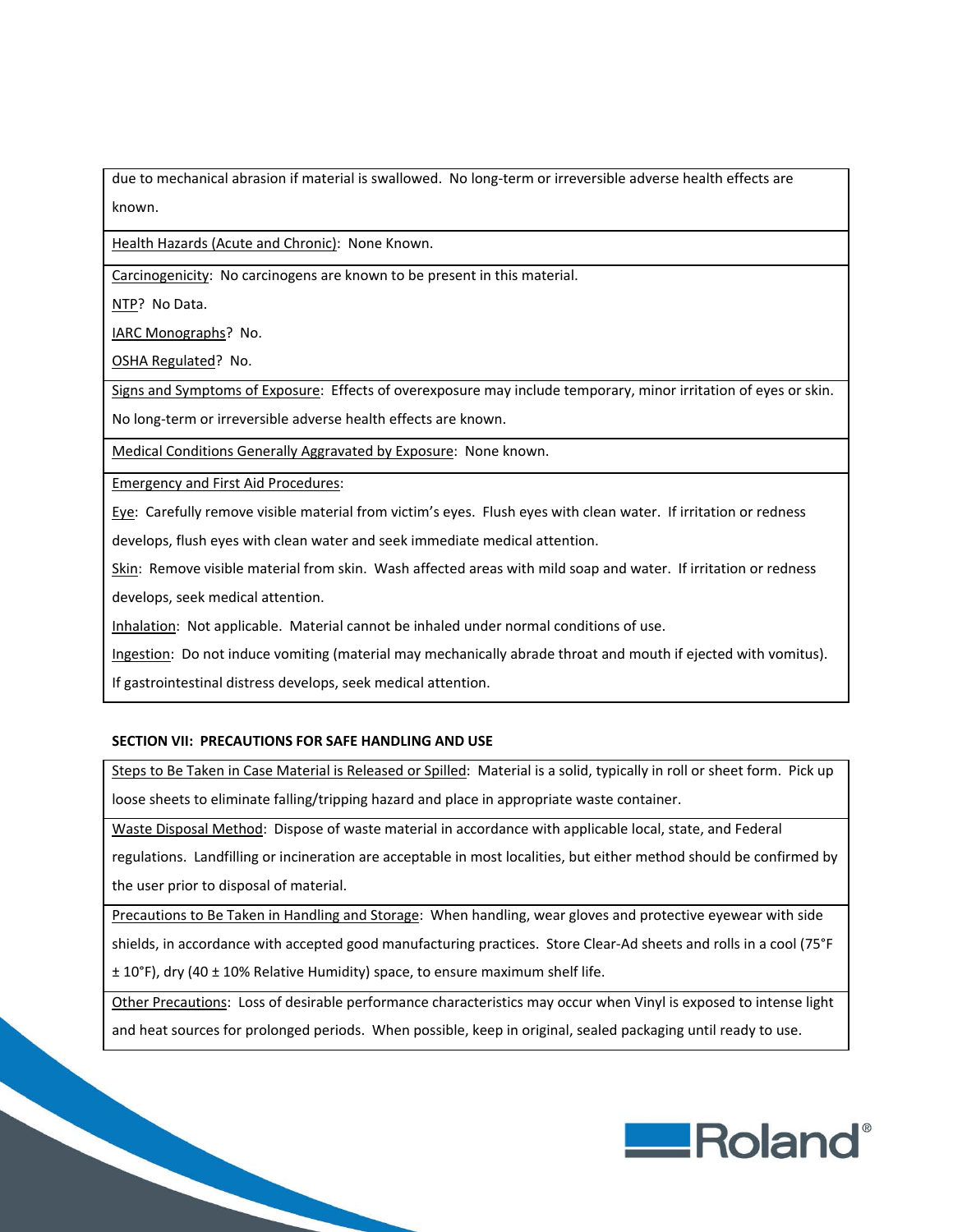Avoid contact with organic solvents. Most organic solvents will permanently mar or dissolve PVC film, rendering it useless for its intended applications.

#### **SECTION VIII: CONTROL MEASURES**

Respiratory Protection *(Specify Type)*: None needed. Material cannot be inhaled under normal conditions of use.

VENTILATION:

Local Exhaust: Not required.

Mechanical *(General)*: Recommended.

Special: None needed.

Other: None needed.

Protective Gloves: Cotton or synthetic fiber.

Eye Protection: Goggles with side shields should be used in accordance with generally accepted safe workplace

practices.

Other Protective Clothing or Equipment: None needed.

Work/Hygienic Practices: Wash hands thoroughly after handling and before eating or using restroom facilities, in

accordance with generally accepted safe workplace practices.

#### **SECTION IX: TRANSPORT INFORMATION**

DOT Shipping Name: Not listed.

DOT Label: Not applicable.

DOT Hazard Class: Not regulated.

UN/NA Number: Not applicable.

Hazard Label(s): Not applicable.

Hazard Placard(s): Not applicable.

Emergency Response Guide (ERG) Number: Not applicable.

#### **SECTION X: REGULATORY INFORMATION**

Federal Regulatory Information:

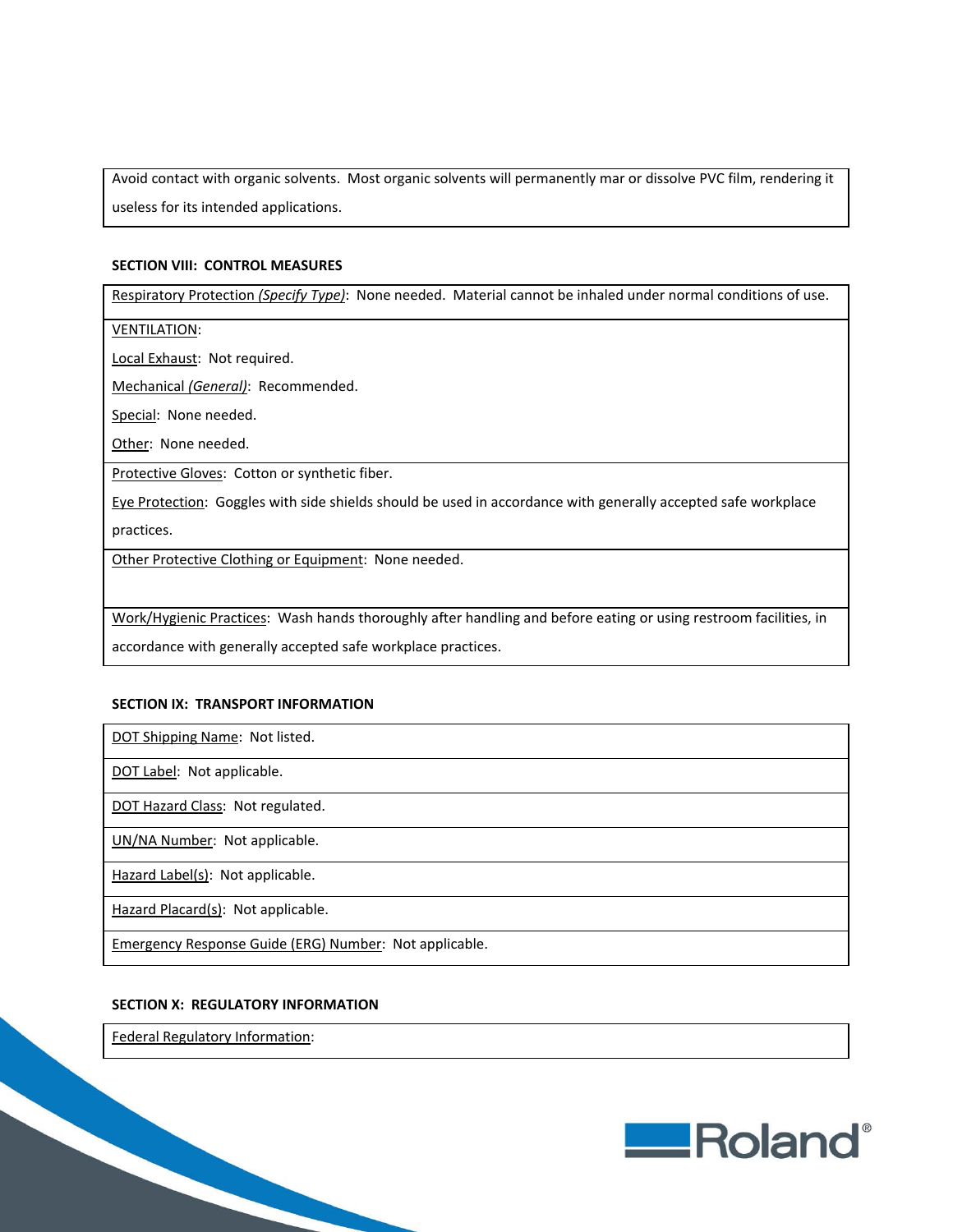OSHA Hazard Communication Standard (29CFR1910.1200) status: Not listed; non‐hazardous.

EPA Clean Air Act status: Not listed.

EPA Clean Water Act status: Not listed

SARA Reporting status:

Section 302 (Reportable Quantity of Extremely Hazardous Substance and Threshold Planning Quantity of Extremely Hazardous Substance): None.

Section 313 (40CFR372.65C, to be used on Toxic Release Inventory Form): None.

Section 311/312 (Hazard category for SARA Section 311/312 reporting: H1=acute health hazard; H2=chronic

health hazard; 3=fire hazard; P4=sudden release of pressure hazard; P5=reactive hazard): None.

RCRA Status: Material is believed to be non-hazardous as supplied. It is the responsibility of the product user to determine at the time of disposal whether a material containing the product or derived from the product should be classified as a hazardous waste (40CFR261.20‐24).

Other Regulatory Information: No components of this product are known to be specifically listed by individual states. Other product‐specific health and safety data in other sections of this MSDS may be applicable for state requirements. For details on applicable regulatory requirements, the customer should contact the appropriate agency in his/her own state.

## **SECTION XI: DOCUMENTARY INFORMATION**

Issue Date: 04/03/08

Previous Issue Date: 12/12/02

Product Code: ESM‐MCVP

Previous Product Code: N/A

## **SECTION XII: DISCLAIMER OF EXPRESSED AND IMPLIED WARRANTIES**

The information in this document is believed to be correct as of the date issued. HOWEVER, NO WARRANTY OF MERCHANTABILITY, FITNESS FOR ANY PARTICULAR PURPOSE, OR ANY OTHER WARRANTY IS EXPRESSED OR IS TO BE IMPLIED REGARDING THE ACCURACY OR COMPLETENESS OF THIS INFORMATION, THE RESULTS TO BE OBTAINED FROM THE USE OF THIS INFORMATION OR THE PRODUCT, THE SAFETY OF THIS PRODUCT, OR THE HAZARDS RELATED TO ITS STORAGE, HANDLING, USE, OR DISPOSAL. This information and product are furnished on the condition that the person receiving them shall make his/her own determination as to the suitability of the